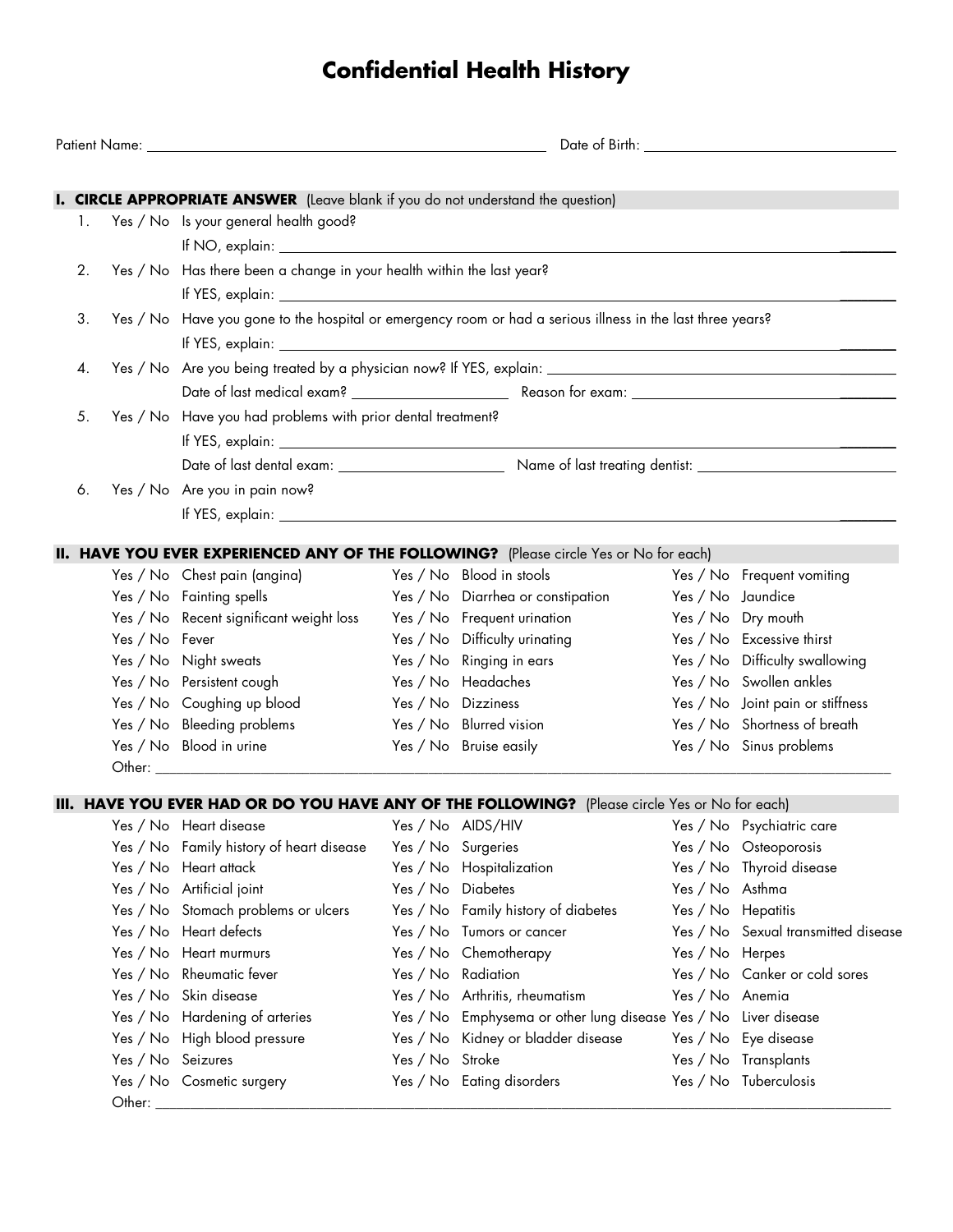#### **IV. ARE YOU ALLERGIC TO OR HAVE YOU HAD A REACTION TO ANY OF THE FOLLOWING?**

(Please circle Yes or No for each)

| Yes / No Aspirin |                                          |                | Yes / No Valium or other sedatives |                | Yes / No Codeine or other narcotics |
|------------------|------------------------------------------|----------------|------------------------------------|----------------|-------------------------------------|
|                  | Yes / No Penicillin or other antibiotics | Yes / No Latex |                                    | Yes / No Food  |                                     |
|                  | Yes / No Nitrous oxide                   |                | Yes / No Local anesthetic          | Yes / No Metal |                                     |
| Others:          |                                          |                |                                    |                |                                     |

## **V. ARE YOU TAKING OR HAVE YOU TAKEN ANY OF THE FOLLOWING IN THE LAST THREE MONTHS?**

| (Please circle Yes or No for each) |                                     |  |  |  |
|------------------------------------|-------------------------------------|--|--|--|
|                                    | Yes / No Recreational drugs         |  |  |  |
|                                    | Yes / No Over-the-counter medicines |  |  |  |
|                                    | Yes / No Weight loss medications    |  |  |  |
|                                    | Yes / No Anti-Depressants           |  |  |  |

- Yes / No Tobacco in any form Yes / No Antibiotics Yes / No Alcohol Yes / No Supplements Yes / No Bisphosphonate (Fosamax) Yes / No Aspirin Yes / No Herbal Supplements
	-

 $\frac{1}{2}$ 

Please list all prescription medications:

**VI. WOMEN ONLY** (Please circle Yes or No for each)

Yes / No Are you or could you be pregnant? If YES, what month? \_\_\_\_\_\_\_\_

Yes / No Are you nursing?

Yes / No Are you taking birth control pills?

#### **VII. ALL PATIENTS** (Please circle Yes or No for each)

Yes / No Do you have or have you had any other diseases or medical problems NOT listed on this form? If YES, please explain:

Yes / No Have you ever been pre-medicated for dental treatment? If YES, why: \_\_\_\_\_\_\_\_

Yes / No Have you ever taken Fen-Phen? If YES, when: \_\_\_\_\_\_\_\_\_\_\_\_\_\_\_\_\_\_\_\_\_\_\_\_\_\_\_

#### Yes / No **Is there any issue or condition that you would like to discuss with the dentist in private?**

*The practice of dentistry involves treating the whole person. If the dentist determines that there may be a potentially medically compromised situation, medical consultation may be needed prior to commencement of dental treatment.*

*I authorize the dentist to contact my physician.*

|                                                                                                                                                                                                                               | Date: the contract of the contract of the contract of the contract of the contract of the contract of the contract of the contract of the contract of the contract of the contract of the contract of the contract of the cont |  |  |  |  |
|-------------------------------------------------------------------------------------------------------------------------------------------------------------------------------------------------------------------------------|--------------------------------------------------------------------------------------------------------------------------------------------------------------------------------------------------------------------------------|--|--|--|--|
| Physician's Name: No. 2008. All and the state of the state of the state of the state of the state of the state of the state of the state of the state of the state of the state of the state of the state of the state of the | Phone Number: The Contract of the Contract of the Contract of the Contract of the Contract of the Contract of the Contract of the Contract of the Contract of the Contract of the Contract of the Contract of the Contract of  |  |  |  |  |
| Whom would you like us to contact in case of an emergency?                                                                                                                                                                    |                                                                                                                                                                                                                                |  |  |  |  |

**Name**: \_\_\_\_\_\_\_\_\_\_\_\_\_\_\_\_\_\_\_\_\_\_\_\_\_\_\_ **Relationship**: \_\_\_\_\_\_\_\_\_\_\_\_\_\_\_\_\_\_\_\_\_\_\_\_\_ **Phone Number**: \_\_\_\_\_\_\_\_\_\_\_\_\_\_\_\_\_\_\_\_\_\_\_

**I certify that I have read and understand this form. To the best of my knowledge, I have answered every question completely and accurately. I will inform my dentist of any change in my health and/or medication. Further, I will not hold my dentist, or any other member of his/her staff, responsible for any errors or omissions that I may have made in the completion of this form.**

\_\_\_\_\_\_\_\_\_\_\_\_\_\_\_\_\_\_\_\_\_\_\_\_\_\_\_\_\_\_\_\_\_\_\_ \_\_\_\_\_\_\_\_\_\_\_\_\_\_ \_\_\_\_\_\_\_\_\_\_\_\_\_\_\_\_\_\_\_\_\_\_\_\_\_\_\_\_\_\_\_\_\_\_\_ \_\_\_\_\_\_\_\_\_\_\_\_\_\_

Signature of Patient (Parent or Guardian) Date Signature of Dentist Charles Bate Charles Date